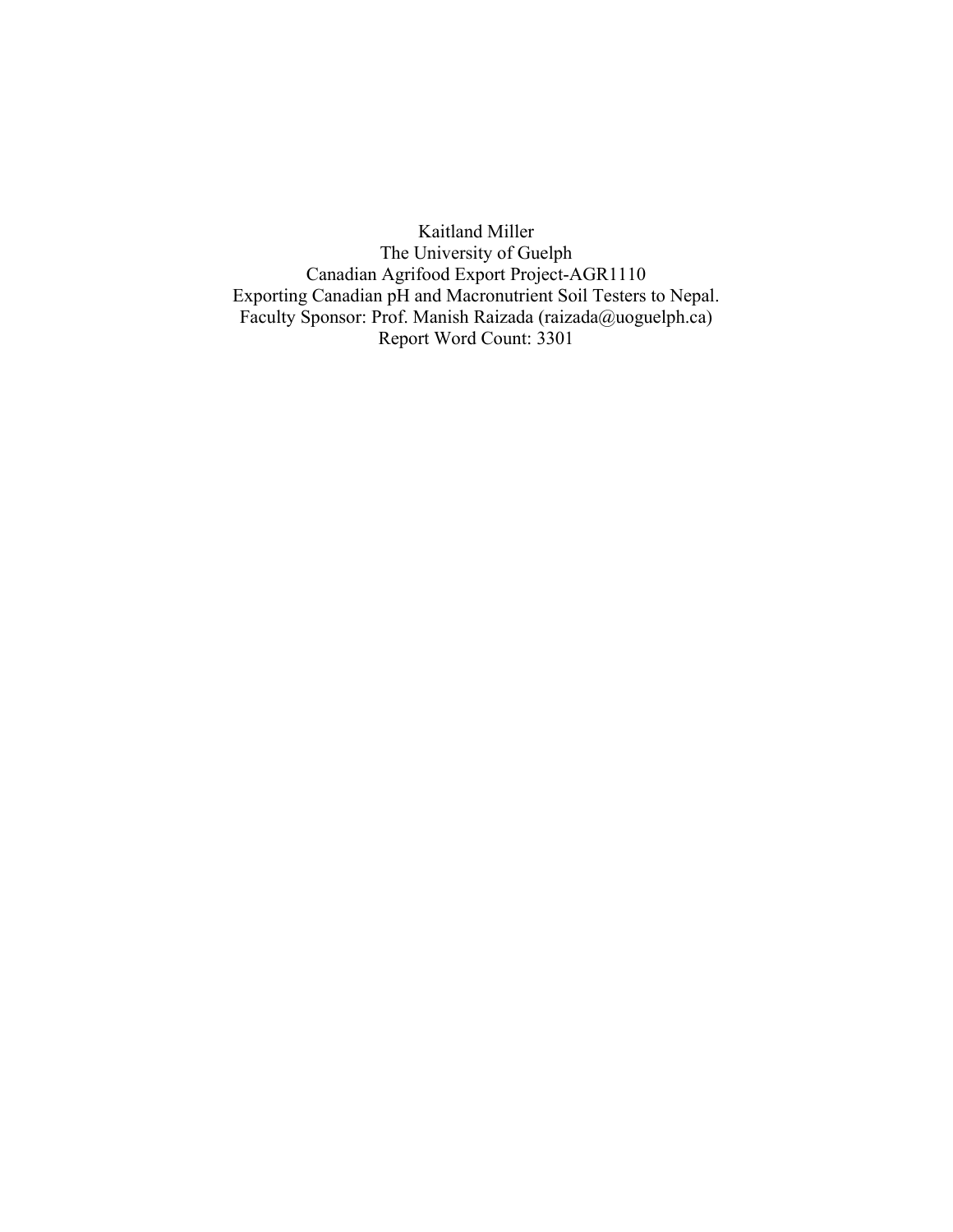#### Part I: Canadian Export Product Introduction and Analyses.

The country of Canada has approximately 35 million inhabitants with 2% of the population employed in agriculture; the country of Nepal has a population density of 27 million people with over 75% employed in agriculture (Statistics Canada, 2011; Central Intelligence Agency, 2013). In this report the examination of Canadian agricultural exports to Nepal will be assessed for potential economic and agronomic benefits. The goal of this evaluation is to discover a Canadian agricultural opportunity or product that can be exported to Nepal, in hope to facilitate Nepalese farmers, while stimulating Canadian jobs.

A product export opportunity that can help Nepalese citizens is the exportation of inexpensive pH/macronutrient soil testers from Canada to Nepal. A pH soil tester is an agricultural tool that allows cultivators to assess acidity and alkalinity levels in the soil. A macronutrient soil tester allows cultivators to analyze their soil further as it measures nitrogen, phosphorus and potassium levels in the soil. Soil acidity and macronutrient content is of vital importance to agriculture, as it affects soil fertility, crop productivity and total yields. A simple and inexpensive soil tester that can measure both pH and macronutrient levels, that can be exported to Nepal is a product called *Rapitest Soil Test Kit 1601.* This product includes 40-test capsules/package, 10-test capsules for each of the following: pH, nitrogen, phosphorus and potassium. It includes detail instructions for adjusting pH and has color-coded acidity levels making it simple and comprehensible for the operator *(*Luster Leaf, 2014). The *Rapitest Soil Test Kit 1601* is considered a quick and inexpensive way to check soil pH, pre and post-harvest. Once this product is purchased there are no further costs, as it is electricity-free and can be used in rural areas.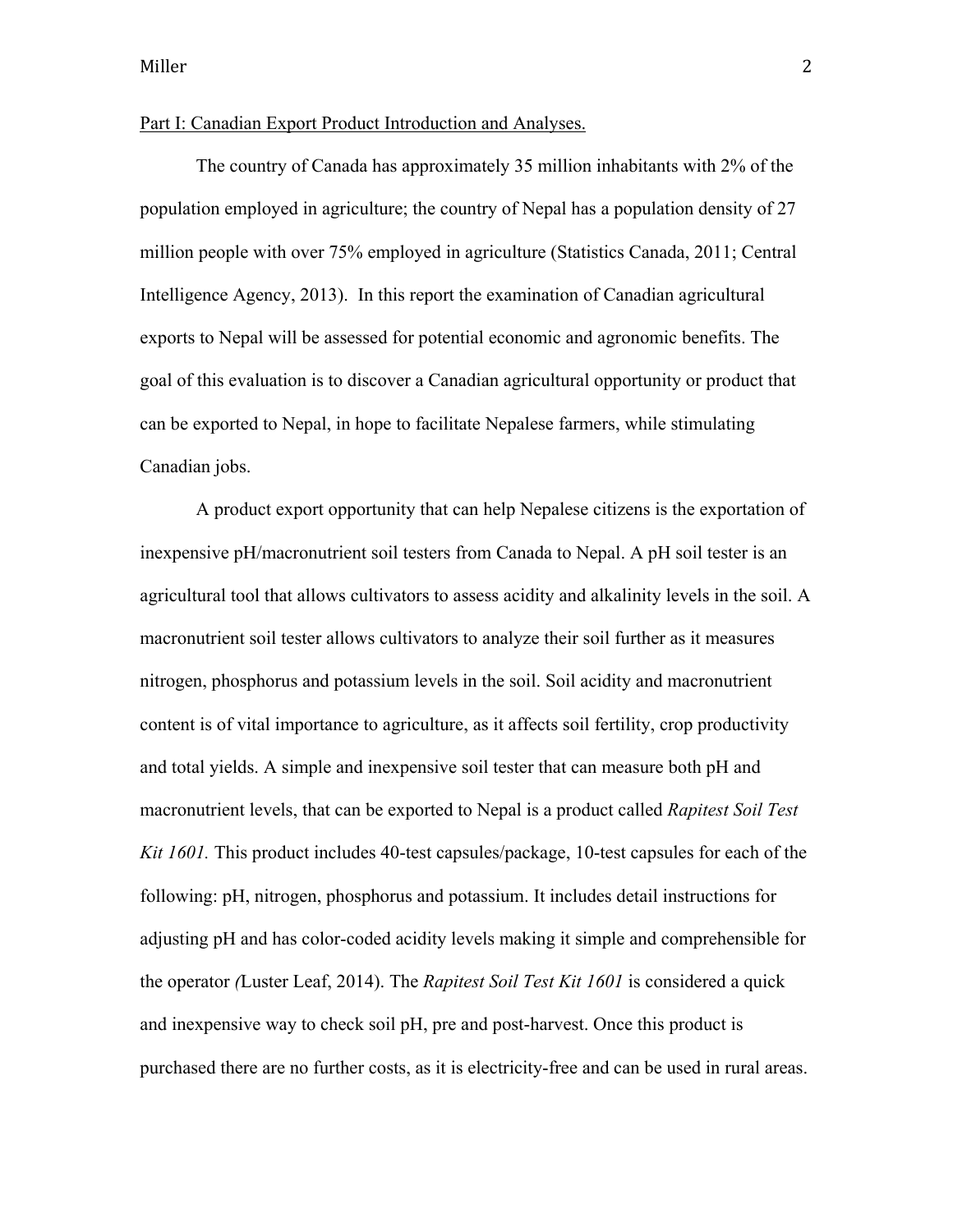Although this soil tester is manufactured from an American company called *Luster Leaf*, it is sold in various stores and regions of Canada. The *Rapitest Soil Test Kit 1601* can be found at Canadian retailers such as, *Urban Nature Store, The Home Depot, and WalMart* (Urban Nature Store, 2014; The Home Depot, 2014; Walmart, 2014). In the *Appendix,*  Canadian retail locations along with Canadian and Nepalese prices are summarized in *Table 1* for this product. All tables and figures referenced in this report can be found in the *Appendix* succeeding this report. The Canadian retailer with the lowest cost available for the *Rapitest Soil Test Kit 1601* is *Walmart,* at a cost of \$12.30 CAD or 1074.24 NPR. *Walmart* bulk pricing for this product was contacted by mobile and email, but unfortunately bulk pricing information is unavailable at this time. This is considered an unknown for the cost analyses of this report, as bulk pricing of the *Rapitest Soil Test Kit 1601,* could bring further savings to Nepalese farmers. Since bulk pricing is not available all cost analyses will be done with the current figures in hand.

In all agricultural practices, the quality of the soil is the main component for crop success. If soil conditions are poor, it will be reflected in low crop yields and poor quality. For this reason there are many soil testers for pH, nitrogen, phosphorus and potassium currently on the market. Products that are similar to the *Rapitest Soil Test Kit 1601,* sold by Canadian retailers are *Rapitest Soil pH Meter, LaMotte Garden Soil Test Kit, Soil Fertility Test Kit-Model NPK-1* and *NPK Soil Test Kit.* Summarized in *Table 2* of the *Appendix*, are the Canadian retailers selling these alternative products, what each product can measure and a price comparison between products (Walmart, 2014; Cole-Parmer, 2014; HACH Canada, 2014; ZORO Canada, 2014). As exemplified in *Table 2*, there are a wide variety of tools on the market to help growers and farmers assess their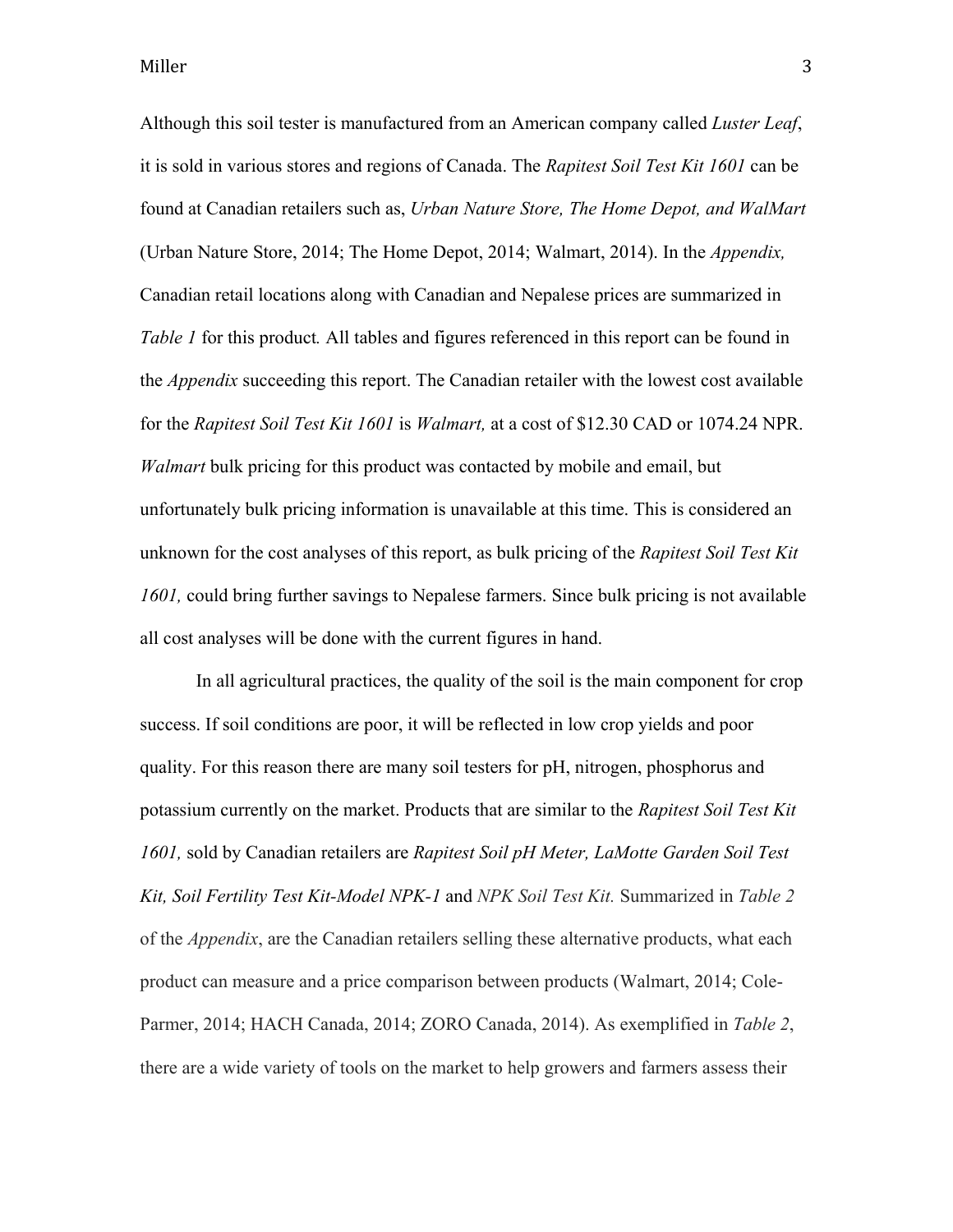soil. Through product comparison the *Rapitest Soil Test Kit 1601* mentioned above, yields the lowest product cost and proves to be the most practical, by means it measures all values of pH, nitrogen, phosphorus and potassium. The *LaMotte Garden Soil Test Kit, Fertility Test Kit-Model NPK-1, NPK Soil Test Kit,* measure the same constituents as the *Rapitest Soil Test Kit 1601,* but are more than double the price. These alternative products on the market are simply too expensive for Nepalese farmers to afford and utilize. *Rapitest Soil pH Meter* is the only product with a similar price comparison to the *Rapitest Soil Test Kit 1601*, but is less practical as it only measures soil pH (*Table 2*). Through calculated analyses, the *Rapitest Soil Test Kit 1601* sold from Canadian *Walmart* retailers is the most economic and advantageous option for Nepalese farmers to evaluate their soil.

Exporting from Canadian *Walmart* retails can help boost sales and stimulate jobs in various regions of Canada. *Walmart* has retail locations in every province of Canada, totaling 391 stores and currently employs approximately 91 477 Canadian citizens. Although *Walmart* originated in the United States, it opened its first Canadian store in 1994, and has spread province wide across the country (Walmart-History Timeline, 2014). This company has provided income and employment to many Canadian citizens through never-ending success and expansion. Exporting the *Rapitest Soil Test Kit 1601* from this company can help boost sales and further increase employment for Canadian citizens.

Although exporting the *Rapitest Soil Test Kit 1601* from Canada to Nepal may be ideal, there are a significant number of factors to consider. In order to export this product from Canada to Nepal, specific export and import procedures are required. Exporting commercial goods from Canada entails the company to have a business number (BN)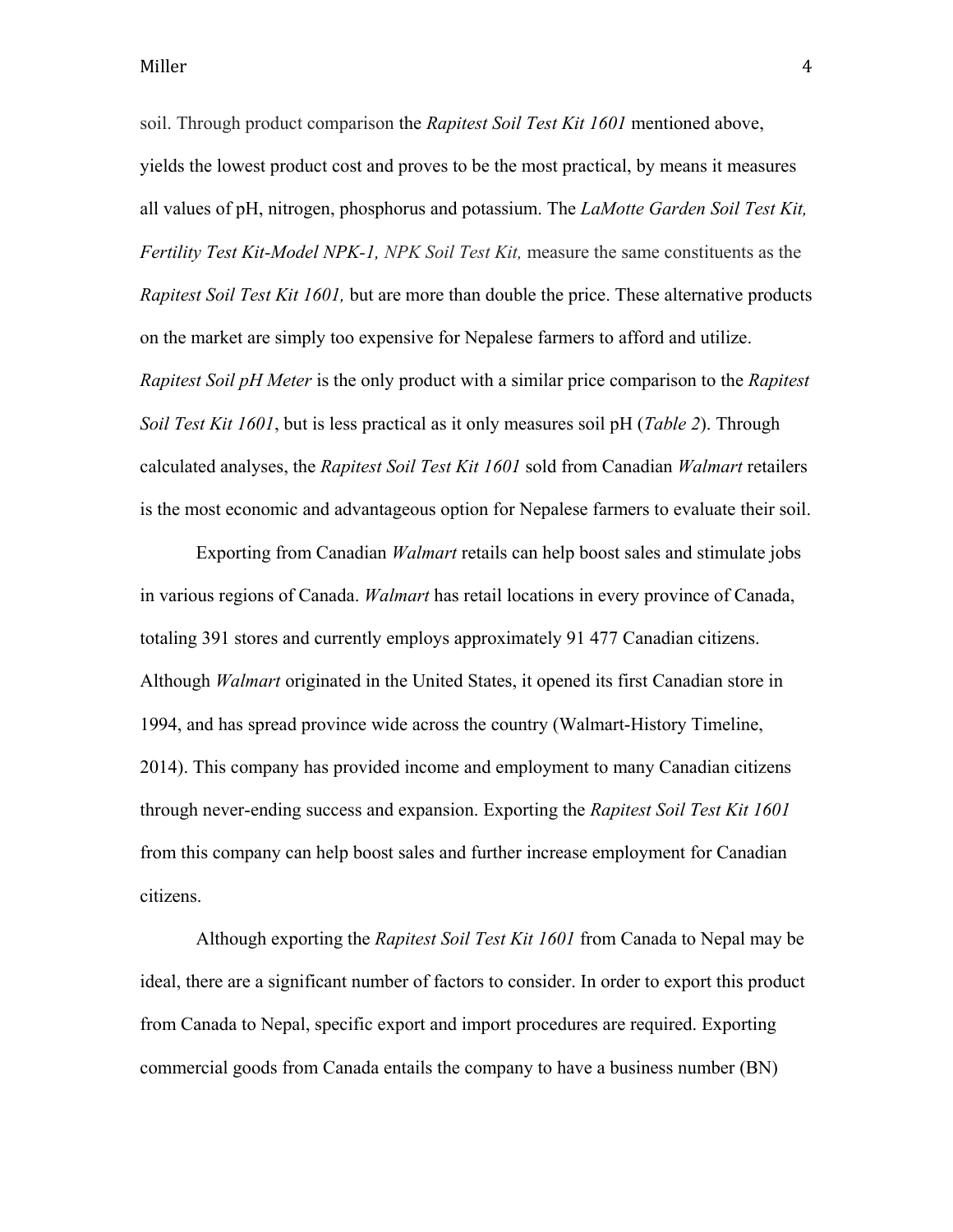issued but the *Canada Revenue Agency* for an export account. An accurate description of the product is also needed in order to determine if further licensing or permits are requisite. For example, a general export permit is mandatory to export United States origin of goods with a value of \$2000 or more (Canadian Boarder Service Agency, 2014)*.*  In this scenario a permit may be required in order to export the *Rapitest Soil Test Kit 1601,* as it has United States product origin, but is sold by a Canadian retailer. Exact permits, permit costs and specific document requirements are considered an unknown in this report, as a formal export description and analyses would have to be approved by trade commissioners and the Government of Canada.

Another factor to consider when exporting this product is not only the competition from Canadian retailers but international retailers as well. Two online international companies that also sell the *Rapitest Soil Test Kit 1601* product is Amazon.com owned by the United States and Alibala.com owned by China. This product is not available from Tradeindia.com which is an international online company owned by India. The cost of this product from amazon.com is \$17.32 (1513.37 NPR), with shipping not included (Amazon, 2014). The cost of the *Rapitest Soil Test Kit 1601,* from Alibala.com is available for \$15.50 (1354.35 NPR) with shipping also not included (Alibala.com, 2014). As these international companies are online retailers, shipping expense increases the product's estimated total. Competition from these international companies is not a current threat as the price for the *Rapitest Soil Test Kit 1601,* is available from at a Canadian retailer for a lower cost; \$12.30 (1074.24NPR) at *Walmart* Canada. Exporting from *Walmart* Canada has the potential to boost sales and contribute to the Canadian economy. The *Rapitest Soil Test Kit 1601* would also help Nepal as it enables Nepalese farmers to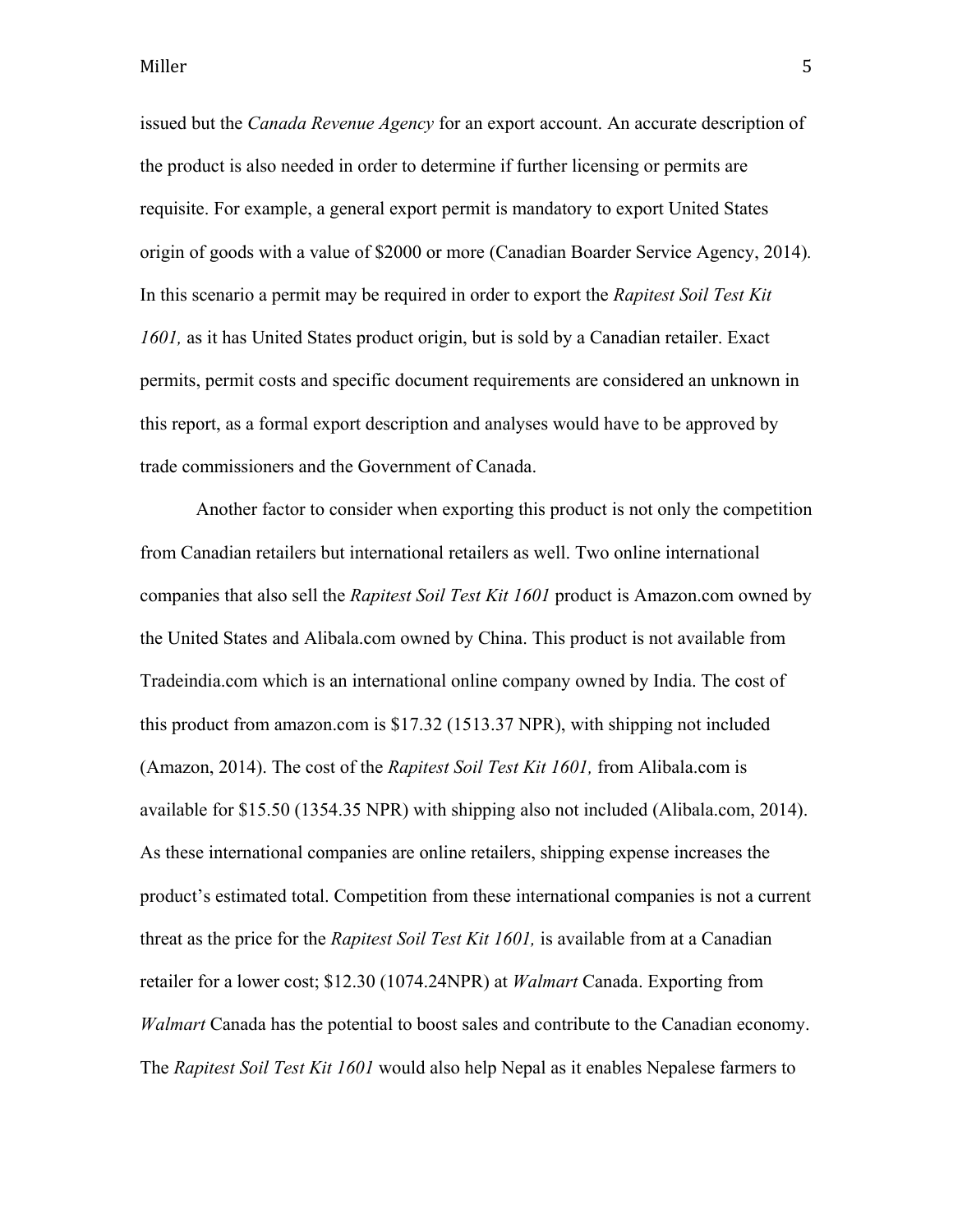assess their soil conditions and increase crop productivity. As agriculture is the number one occupation in Nepal with over 90% of population dependent on this sector, any agricultural improvements would benefit all citizens of Nepal (Sharma, 1986).

#### Part II: Product Export Potential to Nepal and Benefits for Nepalese Farmers.

Nepal is located in in South Asia, landlocked between China and India and is among one of the poorest countries in the world. As previously mentioned, the country of Nepal is built on agriculture and the hard work of residents that sustain farming as their main occupation. Agricultural receipts accounts for approximately  $3/5<sup>th</sup>$  of the country's GDP and 70% of the total export earnings. It is geographically diverse, in land and elevation with three main regions running east-west across the country: terai region, hill region and mountain region. These regions are extremely distinct by means of arable land available for agriculture and cultivation (Central Intelligence Agency, 2013). The leading crops in Nepal are paddy, maize, millet and wheat, but the vast majority of Nepalese citizens are subsistence farmers. Subsistence agriculture means that a farmer only grows enough food to feed the family. This is the most abundant practice of agriculture worldwide with 85% of the world being subsistence farmers, owning less than 2 hectares of land (Von Braun & Brown, 2003). In this consequence Nepalese families must grow a variety of crops on a small hectares of land, in order to feed their families and to meet dietary needs.

As agriculture is vital for Nepalese citizens improvements in tools and agricultural measures, can help Nepalese families increase their planted yields. The *Rapitest Soil Test Kit 1601* is capable of measuring pH, nitrogen, phosphorus and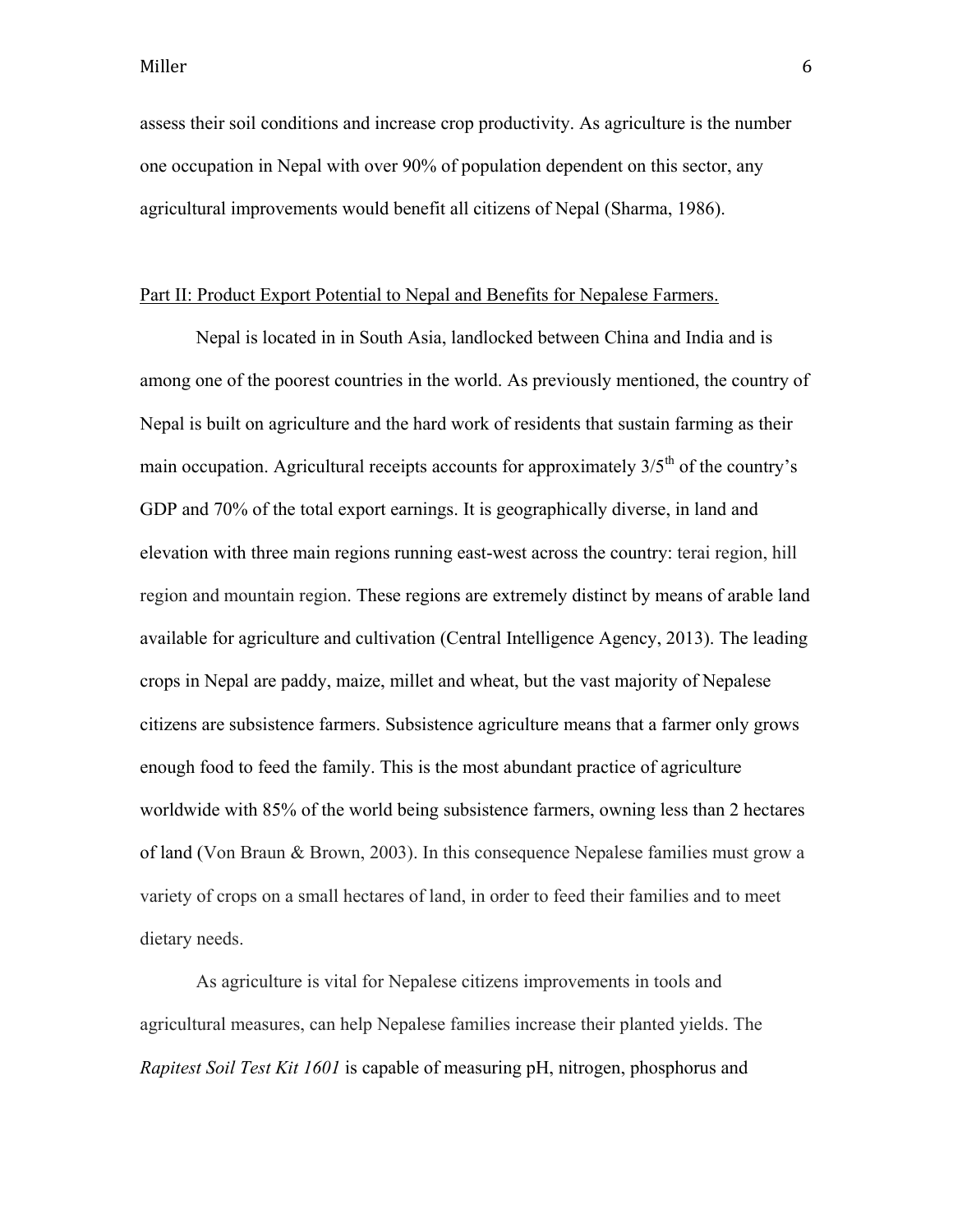potassium (NPK) levels in the soil. This kit is extremely useful as the primary macronutrients of all plants are nitrogen, phosphorus and potassium, meaning that the plant requires these nutrients in the largest quantities. Nitrogen is a part of all plant proteins and is a major element for photosynthesis and plant growth. Phosphorus is also vital for plant growth and energy transportation; if levels are low plant growth can be stunted significantly. Potassium contributes to a variety of factors in plant growth such as water absorption and root health to name a few. Increasing these macronutrients in the soil can potentially lead to increased photosynthetic activity and improved growing conditions (Piouceau, Panfili, Bois, Anastase, Dufossé, & Arfi, 2014). As these nutrients are vital to plant health they can become depleted in the soil, if continuous homogenous planting occurs in the same location uninterruptedly. This scenario can be found in Nepal, as many residents are subsistence farmers owning small hectares of land to exploit. The land is often continually cultivated year round with similar crops in order for the family to have a food source. This can ultimately lead to a nutrient deficient soil, progressing to long-term low crop yields. The *Rapitest Soil Test Kit 1601* can give Nepalese farmers the ability to measure these vital macronutrients and the acidity level of their soil, in order to assess their crops and growing conditions. This product also contains color-coded test results and a comparison chart, making it easy to use and comprehendible for different languages to assess soil nutrient levels (Walmart, (2014).

As previously indicated The *Rapitest Soil Test Kit 1601* also measures soil pH. Measuring soil acidity is another important aspect of agriculture and soil health as it affects nutrient availability in the soil. In *Appendix Figure 1,* is a visual representation of plant nutrient availability at various pH levels (Little & McCutcheon, 1996). As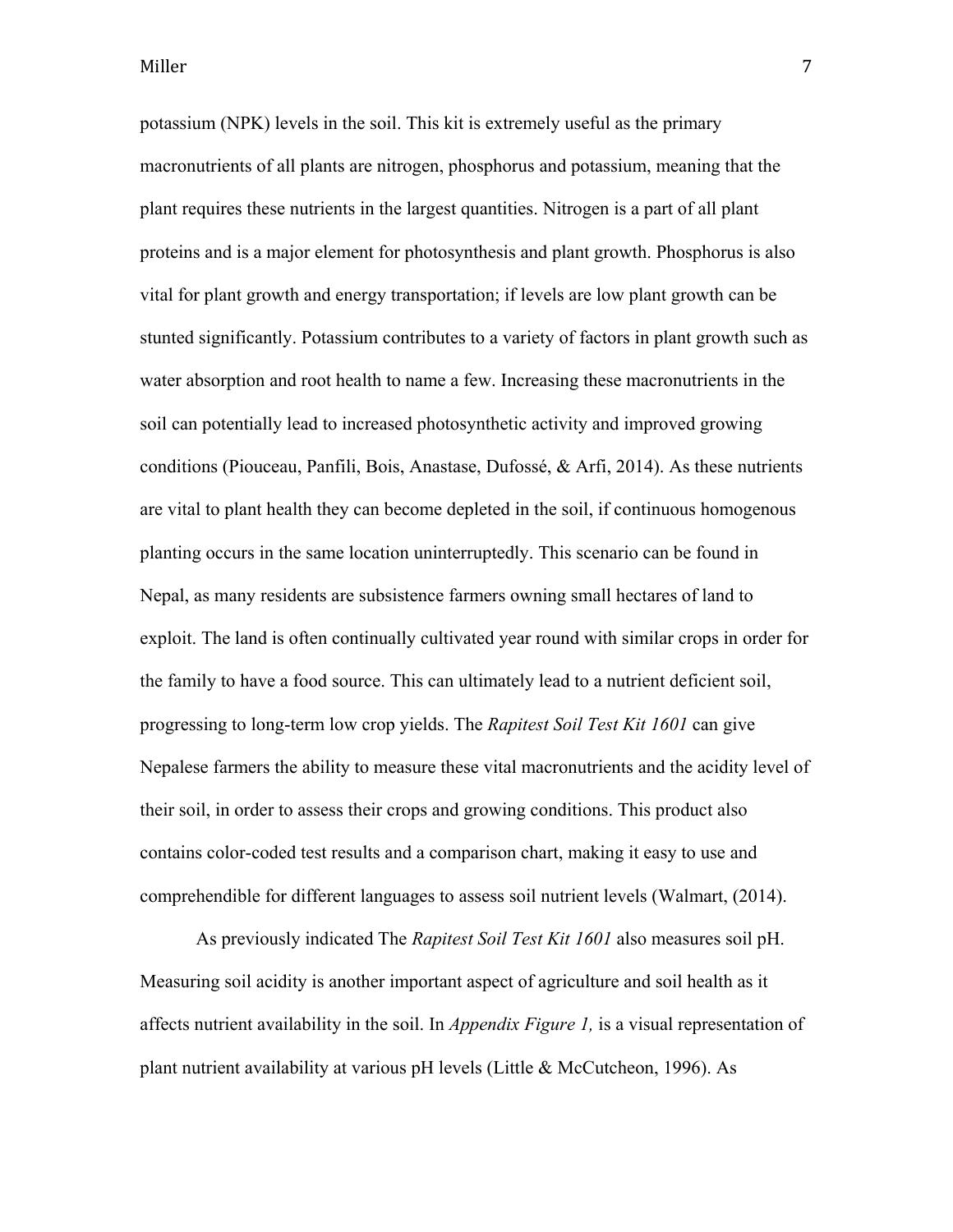illustrated*,* the optimum pH range where most nutrients are available in the soil averages between 6.5pH-7.5pH. Primary macronutrients as well as many micronutrients are sensitive to soil acidity levels that fall below 6.0pH and above 8.0pH. Macronutrients, nitrogen and potassium appear less sensitive to soil pH variations than many other nutrients, but still are to various degrees. The primary macronutrient phosphorus is most affected to pH variations and becomes quickly unavailable when soils become either too acidic or too alkali (Jensen, 2010). Changes in soil acidity can occur for numerous reasons, severely affecting soil fertility and crop productivity. In particular heavy rainfalls, which occur in many tropical regions contributes to increased soil acidity. This occurrence is apparent in Nepal, as heavy rains, especially monsoon rains leads to elevated soil acidity. Nepal has a typical monsoon season that runs from June-September; this is a period of intense and frequent rainfall (Central Intelligence Agency, 2013). Monsoon rains can significantly devastate soil fertility, as not only is soil acidity increased, rapid nutrient leaching can also occur. These events occur in Nepal and in many countries of similar climates with large precipitation levels. For a comparison central Africa (Savanna Rainforest) has a similar climate to Nepal, entailing large amounts of rainfall. Illustrated in *Appendix, Figure 2*, are the affects of extensive precipitation in Africa on the average annual nitrogen, phosphors and potassium depletion in the soil (Henao & Baanante, 1999). It is apparent that regions with large amounts of rainfall such as central Africa (Savanna Rainforest) and regions of Nepal, can have significant nutrient leaching and decreased soil fertility. These conditions are devastating to agricultural success, leaving many farmers in under developed countries in jeopardy of low crop yields and food insecurity. Summarized in *Appendix, Figure 3,* is a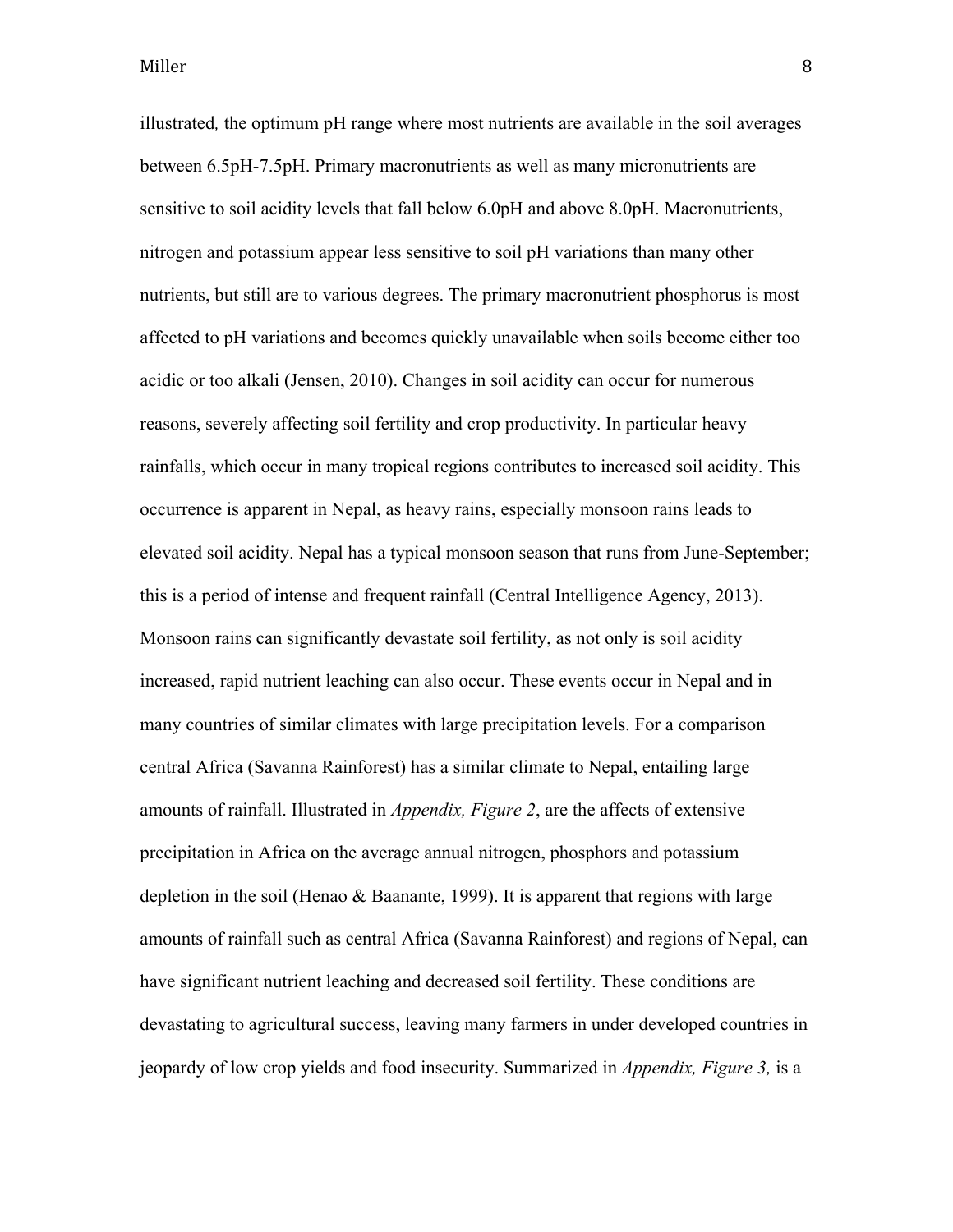flow chart of the effect of poverty, limited resources and knowledge in under developed countries, and how in combination these elements can be desolating to rural farmers (Tan, Lal & Wiebe, 2005). Agricultural measures that can help farmers assess their soil fertility in under developed countries can be one step in a direction for change. With tools such as the *Rapitest Soil Test Kit 1601,* farmers can begin to record annual NPK depletion and soil acidity. This kit also includes information for adjusting soil conditions, macronutrient levels and soil fertilization (Walmart, 2014). If the practice of soil-data recording catches on, farmers in rural areas can analyze soil degradation rates and begin to attain soil fertility data. Although many subsistence farmers cannot afford expensive NPK fertilizers or liming practices to decrease soil acidity, with annual recorded soil fertility data farmers can plea for government subsidization or peak the interest of agricultural organizations to help rural farmers with unfertile soil.

The next step to attaining this goal is to get products such as the *Rapitest Soil Test Kit 1601* into the hands of Nepalese farmers. This product can be exported from Canada to Nepal by an international courier company called *A1 Freight Forwarding*. This company is a global cargo service provider with headquarters in Toronto Canada, and offers airfreight, ocean freight and land transportation. *A1 Freight Forwarding* ships to over 200 countries worldwide including Nepal (A1 Freight Forwarding, 2014). As the market demand for this product in Nepal is undetermined it is considered an unknown in this report. In order to test the benefits of *Rapitest Soil Test Kit 1601* product in Nepal it can be exported to various regions of Nepal and annually assessed. To gain an estimate of the utility of this product, arbitrarily 1000 *Rapitest Soil Test Kit 1601* can be sent to each of the 14 administrative zones in Nepal. In *Appendix Figure 4*, is a visual reference of the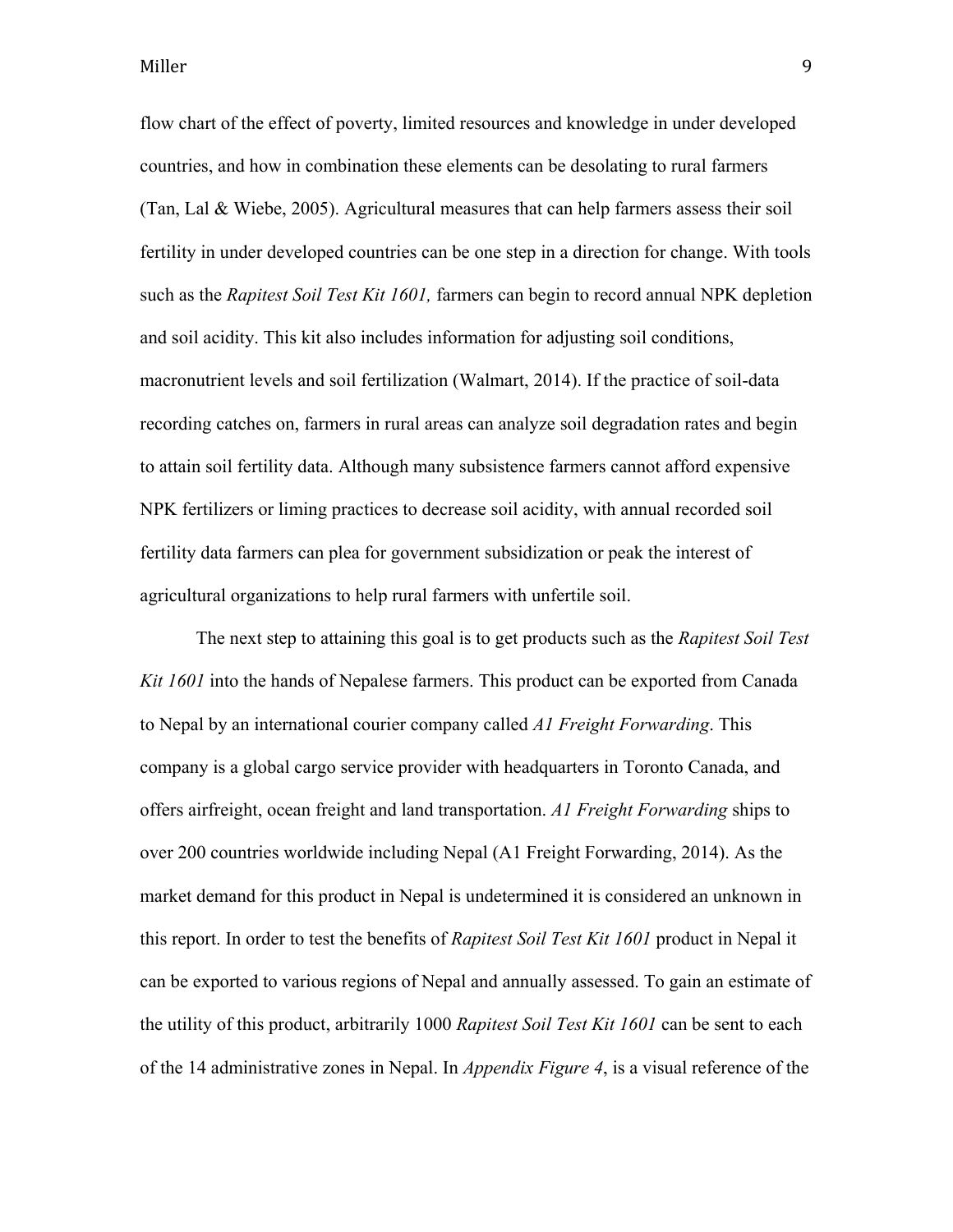14 administrative zones that divides the country of Nepal. This estimate would entail that 14 000 *Rapitest Soil Test Kit 1601* would be exported from Canada to Nepal, 1000 sent to each administrative zones for market demand test trials. Summarized in *Appendix, Table 3* is the calculated cost of *Rapitest Soil Test Kit 1601* at the quantity specified. It should be noted that although at a quantity of 14 000 units the product cost is approximately \$172, 200 CDN at retail cost; potentially discount bulk pricing is currently ignored. This product also includes 10-test capsules/ package for each measurement of pH, nitrogen, phosphorus and potassium, indicating that the product can be shared among 10-farmers/ package. Due to this reason the product utility at a quantity 14 000 rises to 140 000, illustrating that 14 000 *Rapitest Soil Test Kit 1601* can be hypothetically used by 140, 000 farmers. Continuing with this estimated quantity, transportation and shipping cost must also be considered. Due to the nature of this product, by means that it is compactable and lightweight, the most convenient shipping method is by airfreight directly from Canada into Kathmandu, Nepal. Utilizing *A1 Freight Forwarding* online shipment quoting system, for 14 000 *Rapitest Soil Test Kit 1601* units to be shipped from Toronto Canada directly to Kathmandu, Nepal is approximately \$22,832.38 Canadian, 2013628.64 NPR. In *Appendix Figure 5* is the detailed *A1 Freight Forwarding* quote estimate for this quantity and product by airfreight (A1 Freight Forwarding-Airfreight Quote, 2014). If it is found that there is a larger market demand for this product in Nepal, larger quantities can be shipped by ocean freight, as it is considerable cheaper. Utilizing *A1 Freight Forwarding* online shipment quoting system for ocean-freight of 14, 000 *Rapitest Soil Test Kit 1601* units, the cost is considerably cheaper at \$10,254.57 Canadian, 904368.97 NPR. In *Appendix Figure 6* is the original *A1 Freight Forwarding*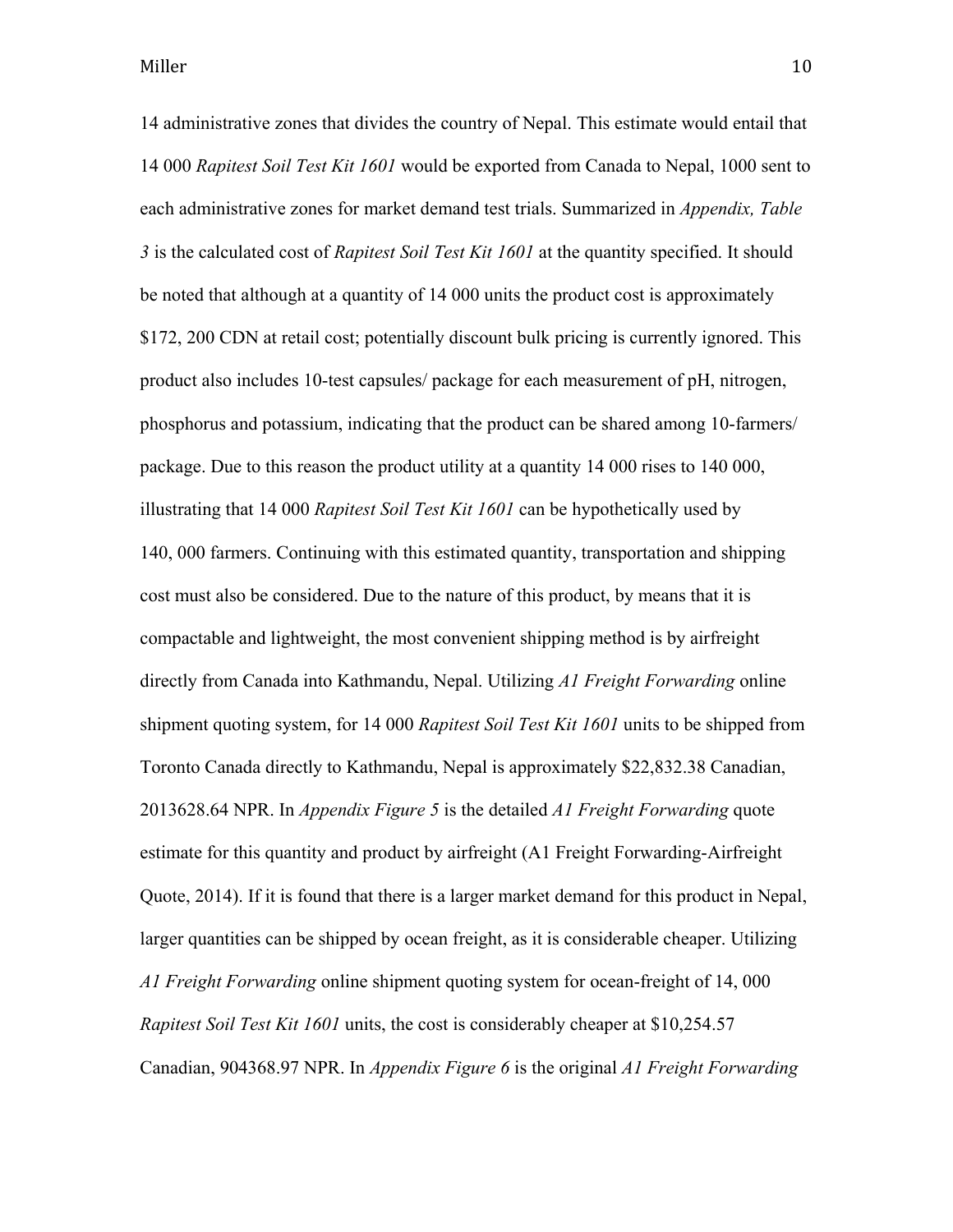quote estimate for this product by ocean-freight. Although ocean-freight is approximately half the price of airfreight, there are a number of factors to consider that increase the shipment cost. Nepal is a landlocked country, indicating that ocean-freight cargo sent from Canada to India, still needs to be transported to Nepal. This expense is considered an unknown for this report, but it should be noted that ocean-freight to Nepal would have added travel costs due to its location.

In order for the *Rapitest Soil Test Kit 1601* to travel into the hands of Nepalese citizens and help local farmers, a buyer of this product must be evident in Nepal. One potential buyer in Nepal is an importing company called *Ranjan Enterprises Pvt. Ltd,*  located in Birgurj, Nepal. This company carries out business in the agriculture sector by importing and distributing goods throughout the country, while catering to remote areas of Nepal (Ranjan Enterprises Pvt. Ltd, 2003). If airfreight transportation were conducted, the estimated product cost including transportation would be approximately \$2,185,828 Canadian  $\sim$  192772101.38 NPR). It should also be noted that air-cargo would have to travel from Kathmandu to Birgurj, which is only ~138km, but still contributes to transportation costs. The financial capability of *Ranjan Enterprises Pvt. Ltd* is considered an unknown in this report; government or organizational funding may need to be considered in order to make this export product feasible. This product must also be affordable to local consumers and farmers in Nepal. The *Rapitest Soil Test Kit 1601* costs \$12.30 Canadian/ package but includes 10-test capsules/ package. This indicates the cost burden can be shared among 10 farmers for approximately \$1.23 CAD or 108.48 NPR/ family/year. Financial capability of Nepalese farmers is also considered an unknown for this report as well as consumer and market demand.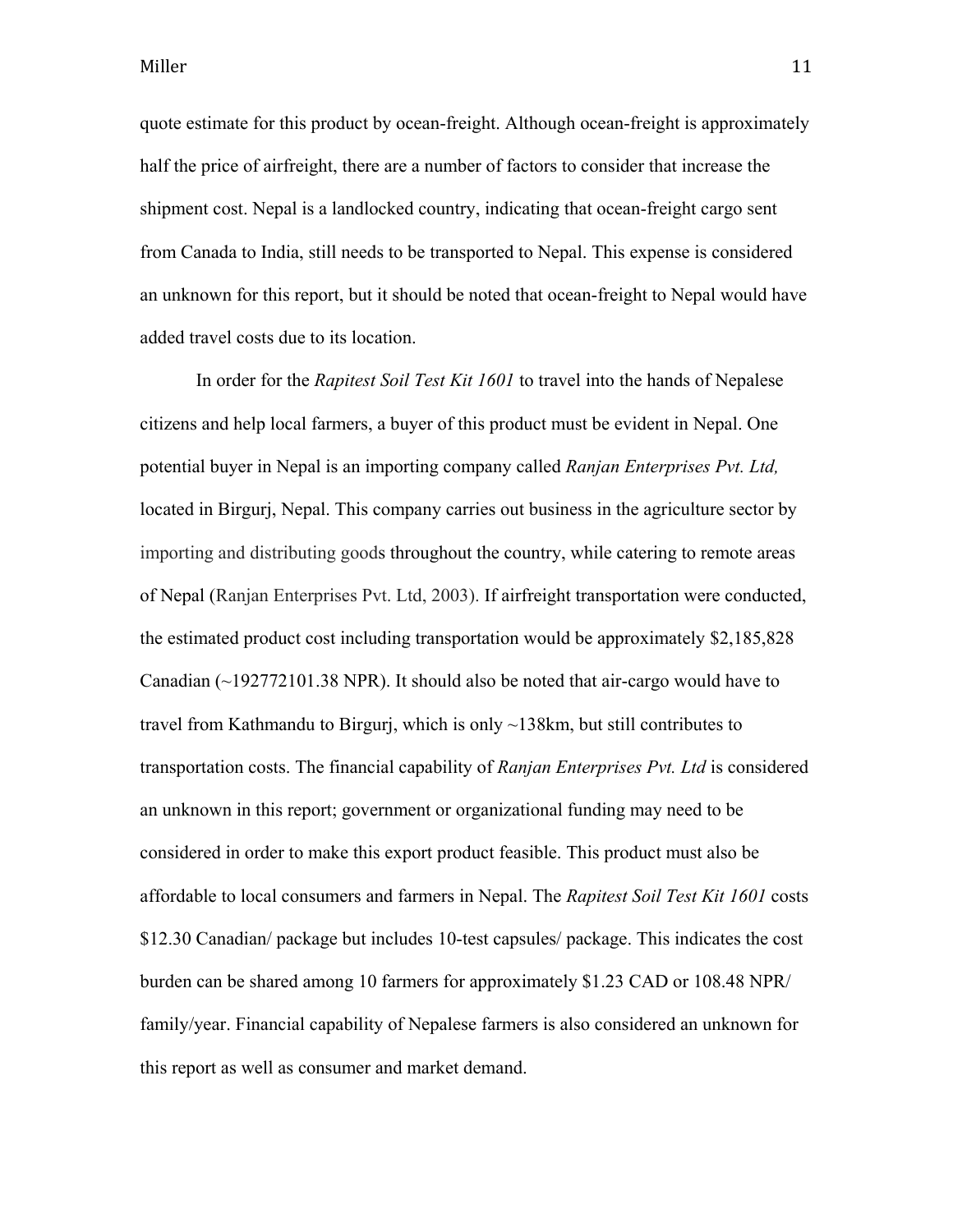### Part III: Summary and Recommendations

Through critical and quantitative analyses exporting the *Rapitest Soil Test Kit 1601,* from Canada to Nepal has demonstrated to be advantageous for both countries. Exporting this product from Canada can increase retail sales and employment for Canadian citizens, while expanding Canada's international trade with Nepal. This product has also proven to be particularly useful for Nepalese farmers as it is an inexpensive and low-input product. With the *Rapitest Soil Test Kit 1601* Nepalese citizens would be able to assess the pH and vital macronutrients in their soil that contribute to increased soil fertility, crop productivity and food security. The *Rapitest Soil Test Kit 1601* product is also applicable to many developing countries, as it gives rural farmers access to soil fertility measures and information. One recommendation that would help this product reach rural farmers in need is government or private organization endorsement. Financial subsidization would help rural and isolated farmers in developing countries access agricultural tools to increase their food security and ultimately quality of life. Although there are several financial and informational aspects unknown for this export idea, with further research and economic subsidization products such as the *Rapitest Soil Test Kit 1601* can make a difference in developing countries to increase agricultural output food security worldwide.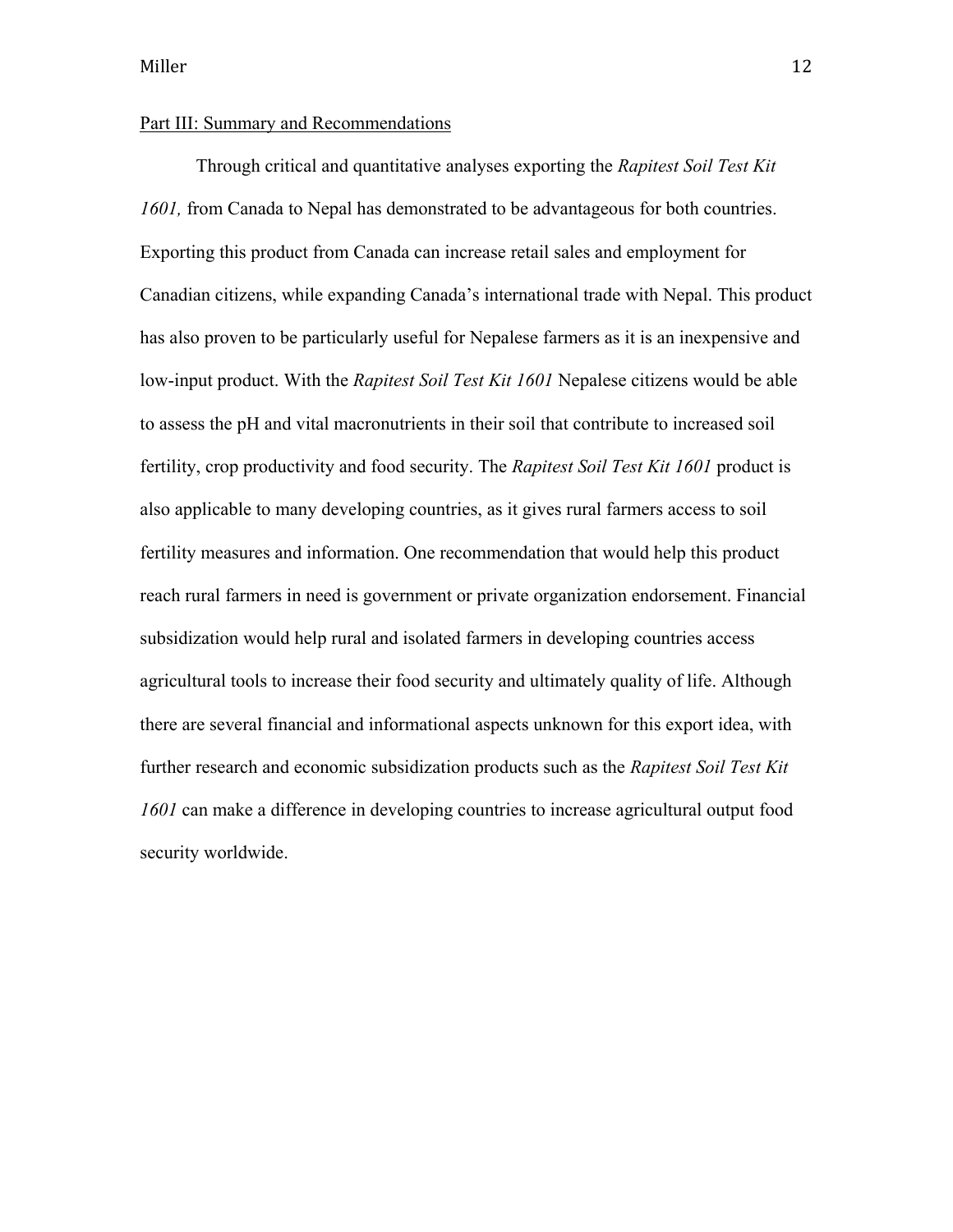# *Appendix:*

| Canadian<br>Retailer          | <b>Store Locations (Canada)</b>                                                                                                         | Canadian<br><b>Price</b> | <b>Nepalese Price</b> |
|-------------------------------|-----------------------------------------------------------------------------------------------------------------------------------------|--------------------------|-----------------------|
| Urban Nature<br><b>Store</b>  | Ontario (Toronto, Mississauga,<br>Woodbridge, Pickering, Oshawa)                                                                        | \$18.95<br><b>CAD</b>    | 1655.02 NPR           |
| The Home<br>Depot<br>(Canada) | Ontario, Québec, British Columbia,<br>Alberta, Nova Scotia, Saskatchewan,<br>PEI, Manitoba, New Brunswick,<br>Newfoundland and Labrador | \$16.98<br>CAD           | 1482.97 NPR           |
| Walmart<br>(Canada)           | Ontario, Québec, British Columbia,<br>Alberta, Nova Scotia, Saskatchewan,<br>PEI, Manitoba, New Brunswick,<br>Newfoundland and Labrador | \$12.30<br>CAD           | 1074.24 NPR           |

*Table 1:* Canadian retail locations selling the *Rapitest Soil Test kit 1601* model, with Canadian and Nepalese price conversions.

*Table 2:* Canadian retailers selling comparative soil acidity and fertility testers, with Canadian and Nepalese price conversions.

| <b>Soil Testing Product</b> | Canadian           | <b>Product Test</b> | <b>Canadian Price</b> | <b>Nepalese</b> |
|-----------------------------|--------------------|---------------------|-----------------------|-----------------|
|                             | <b>Retailer</b>    | <b>Measures</b>     |                       | Price           |
| Rapitest Soil pH            | Walmart            | pH                  | \$14.98               | 1308.91         |
| Meter                       | (Canada)           |                     |                       | <b>NPR</b>      |
| LaMotte Garden Soil         | Cole-Parmer        | pH, NPK             | \$71.51               | 6248.35         |
| Test Kit                    | Canada             |                     |                       | <b>NPR</b>      |
| Fertility Test Kit-         | <b>HACH</b> Canada | pH, NPK             | \$865.00              | 76285.91        |
| Model NPK-1                 |                    |                     |                       | <b>NPR</b>      |
| NPK Soil Test Kit           | <b>ZORO</b> Canada | pH, NPK             | \$31.94               | 2790.83         |
|                             |                    |                     |                       | <b>NPR</b>      |
| The Rapitest Soil Test      | Walmart            | pH, NPK             | \$12.30               | 1074.24         |
| <b>Kit 1601</b>             | (Canada)           |                     |                       | <b>NPR</b>      |

\*NPK- Stands for Nitrogen, Phosphorus, and Potassium.

\*pH –Stands for Potential Hydrogen (Measure of Acidity)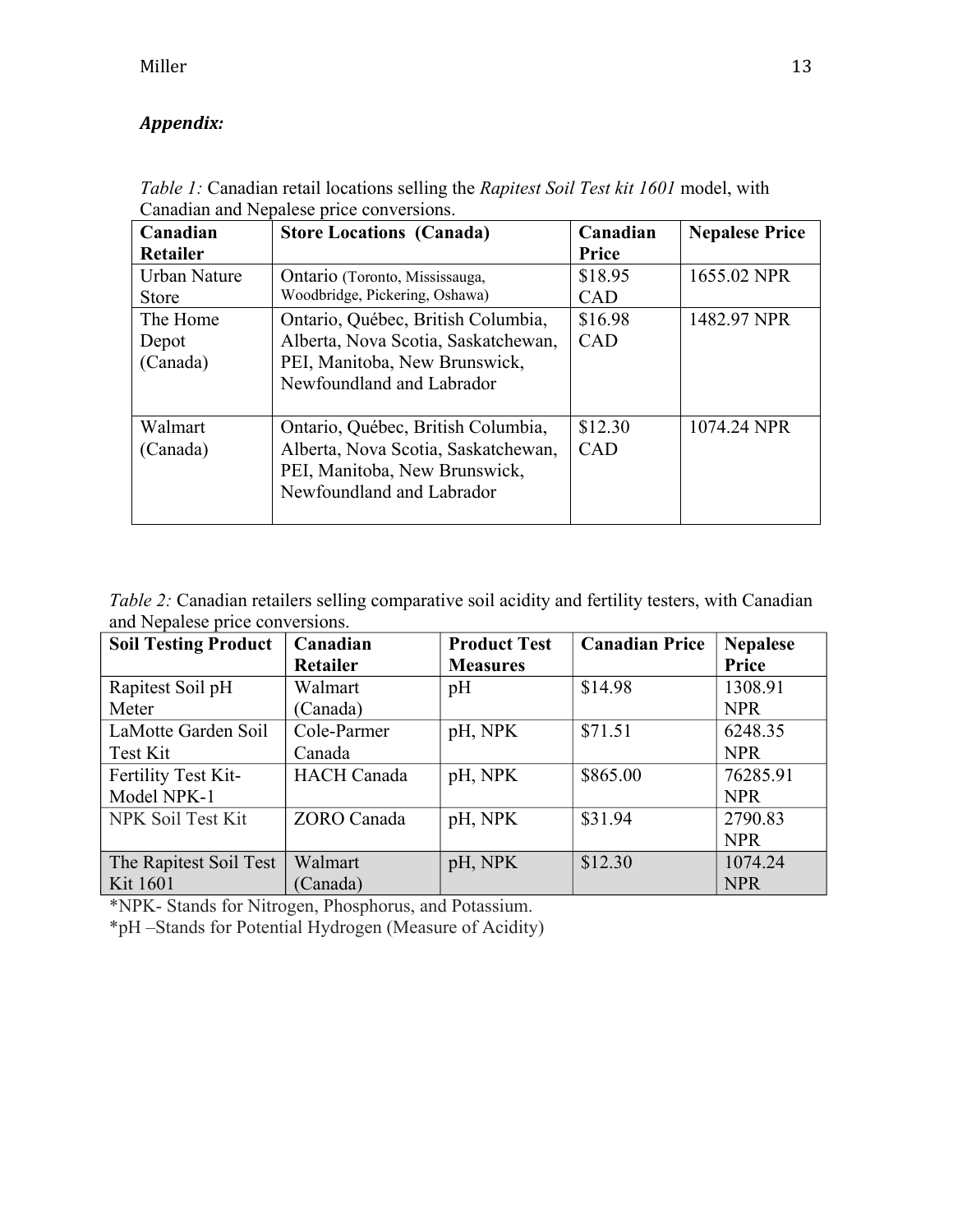

*Figure 1*: Relative availability of elements essential to plant growth at various pH levels for mineral soils.



*Figure 2*: Average annual nutrient depletion of nitrogen, phosphorus and potassium (NPK) in Africa from 1993-95, illustrated in color on the left and the original on the right.



Prof. Manish N. Raizada

University of Guelph

Farmers and to Africa

Nov14, 2014

AGR1110 Lecture 1- Introduction to Subsistence (Henao & Baanante, 1999).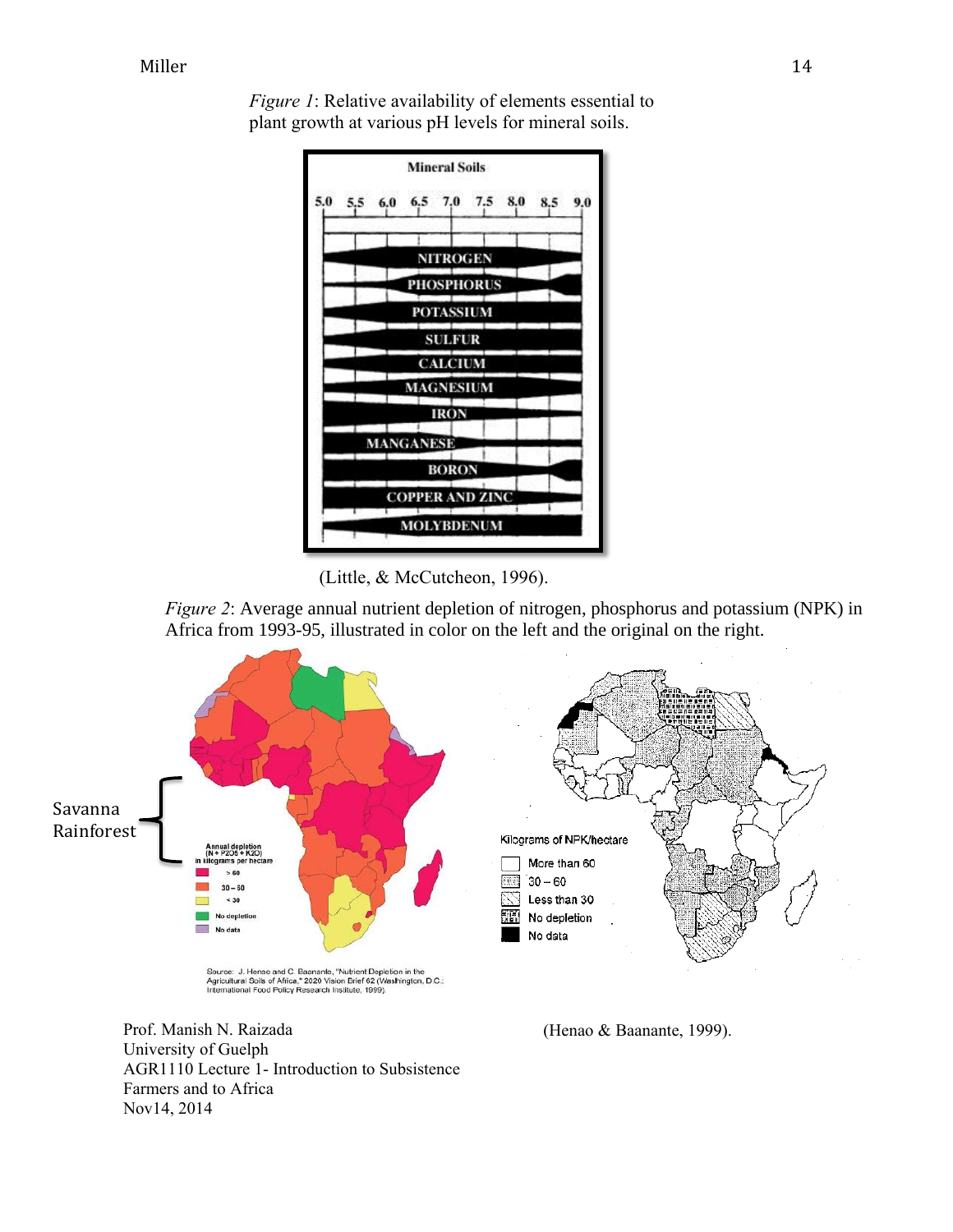*Figure 3:* Summarized flowchart of poverty, knowledge/resource limitations and nutrient depletion and its impacts on soil quality, crop yields and the environment in under developed regions.



(Tan, Lal & Wiebe, 2005)

*Figure 4:* The country of Nepal's 14 administrative zone divisions: Mahakali, Seti, Bheri, Karnali, Rapti, Lumbini, Dhawalagiri, Gandaki, Narayani, Bagmati, Janakpur, Sagarmatha, Koshi, Mechi



http://www.sherpatrek.com/images/nepal-map1.png

| Table 3: Summarized Rapitest Soil Test Kit 1601 calculated cost at the quantity specified, |  |  |
|--------------------------------------------------------------------------------------------|--|--|
| exclusively.                                                                               |  |  |

| <b>Canadian Retail Cost</b><br>(Walmart-Canada) | <b>Annual Export Quantity</b> | <b>Quantity + Product Cost</b><br>Isolated. |
|-------------------------------------------------|-------------------------------|---------------------------------------------|
| \$12.30 CAD<br>1074.24 NPR                      | 14 000                        | \$172 200 CAN<br>15186627.61 NPR            |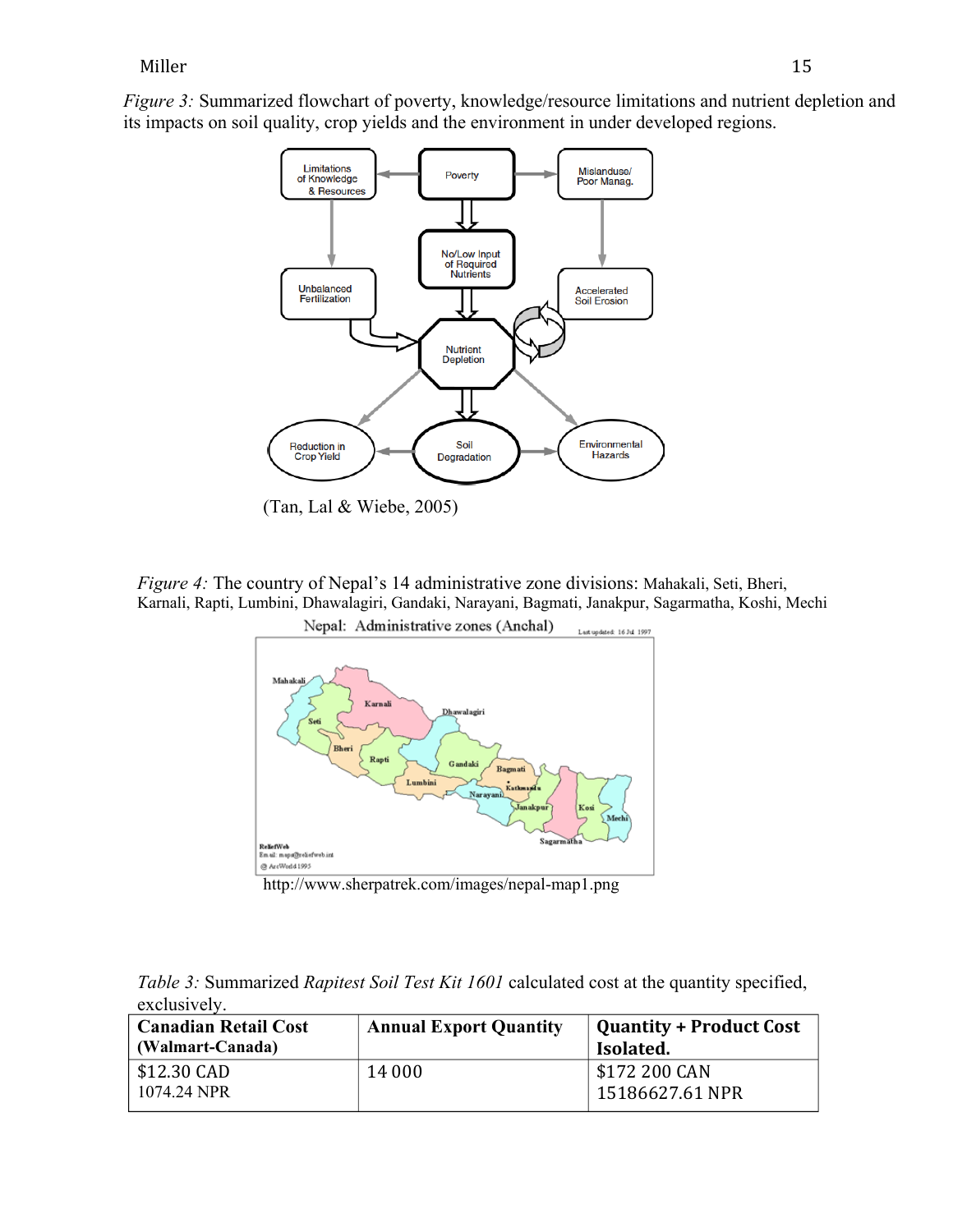Figure 5: Estimated *A1 Freight Forwarding* airfreight quote for 14 000 *Rapitest Soil Test Kit 1601* from Toronto, Canada to Kathmandu, Nepal.

|                                     | <b>ATTEREIGHT</b>                                                                                                 | A1 Freight Forwarding Inc.<br>Tel.: (800) 280-0277<br>Fax: (905) 581-0180 |                                                                        | 171 Main Street South, Unit 6D, Newmarket, ON L3Y 3Y9, Canada<br>info@a1freightforwarding.com<br>www.a1freightforwarding.com |  |  |
|-------------------------------------|-------------------------------------------------------------------------------------------------------------------|---------------------------------------------------------------------------|------------------------------------------------------------------------|------------------------------------------------------------------------------------------------------------------------------|--|--|
| <b>QUOTE #86556</b>                 |                                                                                                                   |                                                                           |                                                                        |                                                                                                                              |  |  |
| <b>AIR FREIGHT</b>                  | <b>FROM: Toronto (Our warehouse)</b><br>TO: Kathmandu - Nepal (Airport)<br><b>SHIPMENT TYPE: Commercial cargo</b> |                                                                           | <b>EMAIL ME THIS PRICE</b><br>Enter your email address                 | <b>Send</b>                                                                                                                  |  |  |
| <b>Type</b>                         | Otv                                                                                                               | <b>Dimensions</b>                                                         |                                                                        | Weight                                                                                                                       |  |  |
| Other                               | Ū<br>14000                                                                                                        | $\sqrt{2} \times 2$<br>10                                                 | $\left[\begin{smallmatrix} 1 \\ 2 \end{smallmatrix}\right]$ x 9<br>日in | ि∣1Ь<br>n                                                                                                                    |  |  |
|                                     | <b>ACTUAL WEIGHT</b><br><b>VOLUME WEIGHT</b><br><b>CHARGEABLE WEIGHT</b>                                          |                                                                           |                                                                        | 6342.00 KG<br>6882.54 KG<br>6882.54 KG                                                                                       |  |  |
|                                     |                                                                                                                   |                                                                           |                                                                        |                                                                                                                              |  |  |
| <b>AIR FREIGHT</b>                  |                                                                                                                   |                                                                           |                                                                        | 21335.87                                                                                                                     |  |  |
| <b>TERMINAL &amp; SCREENING FEE</b> |                                                                                                                   |                                                                           |                                                                        | 1421.51                                                                                                                      |  |  |
|                                     | <b>PROCESSING FEE</b>                                                                                             |                                                                           |                                                                        | 75.00                                                                                                                        |  |  |
|                                     |                                                                                                                   |                                                                           |                                                                        |                                                                                                                              |  |  |
|                                     | <b>EXPORT DECLARATION</b>                                                                                         |                                                                           |                                                                        | 0.00                                                                                                                         |  |  |
| <b>SURCHARGES</b>                   |                                                                                                                   |                                                                           |                                                                        | 0.00                                                                                                                         |  |  |

Figure 6: Estimated *A1 Freight Forwarding* ocean freight quote for 14 000 *Rapitest Soil Test Kit 1601* from Toronto, Canada to Bangalore, India

| A1 Freight Forwarding Inc.<br><b>ATFREIGHT</b><br>Tel.: (800) 280-0277<br>Fax: (905) 581-0180<br>QUOTE #86571                                                                                                                                                                          |                                    |                           |                                                                                          | 171 Main Street South, Unit 6D, Newmarket, ON L3Y 3Y9, Canada<br>info@a1freightforwarding.com<br>www.a1freightforwarding.com |            |
|----------------------------------------------------------------------------------------------------------------------------------------------------------------------------------------------------------------------------------------------------------------------------------------|------------------------------------|---------------------------|------------------------------------------------------------------------------------------|------------------------------------------------------------------------------------------------------------------------------|------------|
| <b>OCEAN FREIGHT LCL (LESS THAN CONTAINER LOAD)</b><br>INTERNATIONAL SHIPPING BOXES, CRATES AND<br><b>EMAIL ME THIS PRICE</b><br><b>PALLETS</b><br>Enter your email address<br><b>FROM: Toronto CFS</b><br>TO: Bangalore - India CFS<br>Send<br><b>SHIPMENT TYPE: Commercial cargo</b> |                                    |                           |                                                                                          |                                                                                                                              |            |
| <b>Type</b>                                                                                                                                                                                                                                                                            | Qtv                                | <b>Dimensions</b>         |                                                                                          |                                                                                                                              | Weight     |
| Box                                                                                                                                                                                                                                                                                    | Ð<br>14000                         | $\sqrt{2} \times 2$<br>10 | $\frac{1}{2} \times 9$<br>$\left[\begin{smallmatrix} 0 \\ v \end{smallmatrix}\right]$ in |                                                                                                                              | ि । ५<br>ī |
| <b>RATE:</b><br><b>Total volume</b><br><b>Minimum charges</b>                                                                                                                                                                                                                          |                                    |                           |                                                                                          | 7 \$ USD PER CUBIC FOOT / MAX WEIGHT<br>1000 KG PER 1 CBM<br><b>1458.34 CUBIC FEET</b><br>35.32 CUBIC FEET                   |            |
|                                                                                                                                                                                                                                                                                        | OCEAN FREIGHT (1458.34 CUBIC FEET) |                           |                                                                                          |                                                                                                                              | 10208.39   |
| <b>OVERWEIGHT CHARGES</b>                                                                                                                                                                                                                                                              |                                    |                           | 0.00                                                                                     |                                                                                                                              |            |
| <b>PROCESSING FEE</b><br>PRE-CARRIAGE FROM CFS TO PORT OF LOADING                                                                                                                                                                                                                      |                                    |                           | 45.00<br>0.00                                                                            |                                                                                                                              |            |
| <b>EXPORT DECLARATION</b>                                                                                                                                                                                                                                                              |                                    |                           | 0.00                                                                                     |                                                                                                                              |            |
| <b>SURCHARGES</b>                                                                                                                                                                                                                                                                      |                                    |                           |                                                                                          | 0.00                                                                                                                         |            |
| <b>TOTAL:</b>                                                                                                                                                                                                                                                                          |                                    |                           |                                                                                          | 10254.57 \$ USD                                                                                                              |            |

The final invoice will be based on the actual weight and dimensions from the cargo receiving terminal. To proceed to booking, please fill in the form below and click `SUBMIT`.

\*All *Rapitest Soil Test Kit 1601* measurements and weights were taken from (Walmart, 2014)

(A1 Freight Forwarding- Airfreight Quote, 2014).

To proceed to booking, please fill in the form below and click 'SUBMIT'.

(A1 Freight Forwarding-Ocean freight Quote, 2014).

**References:**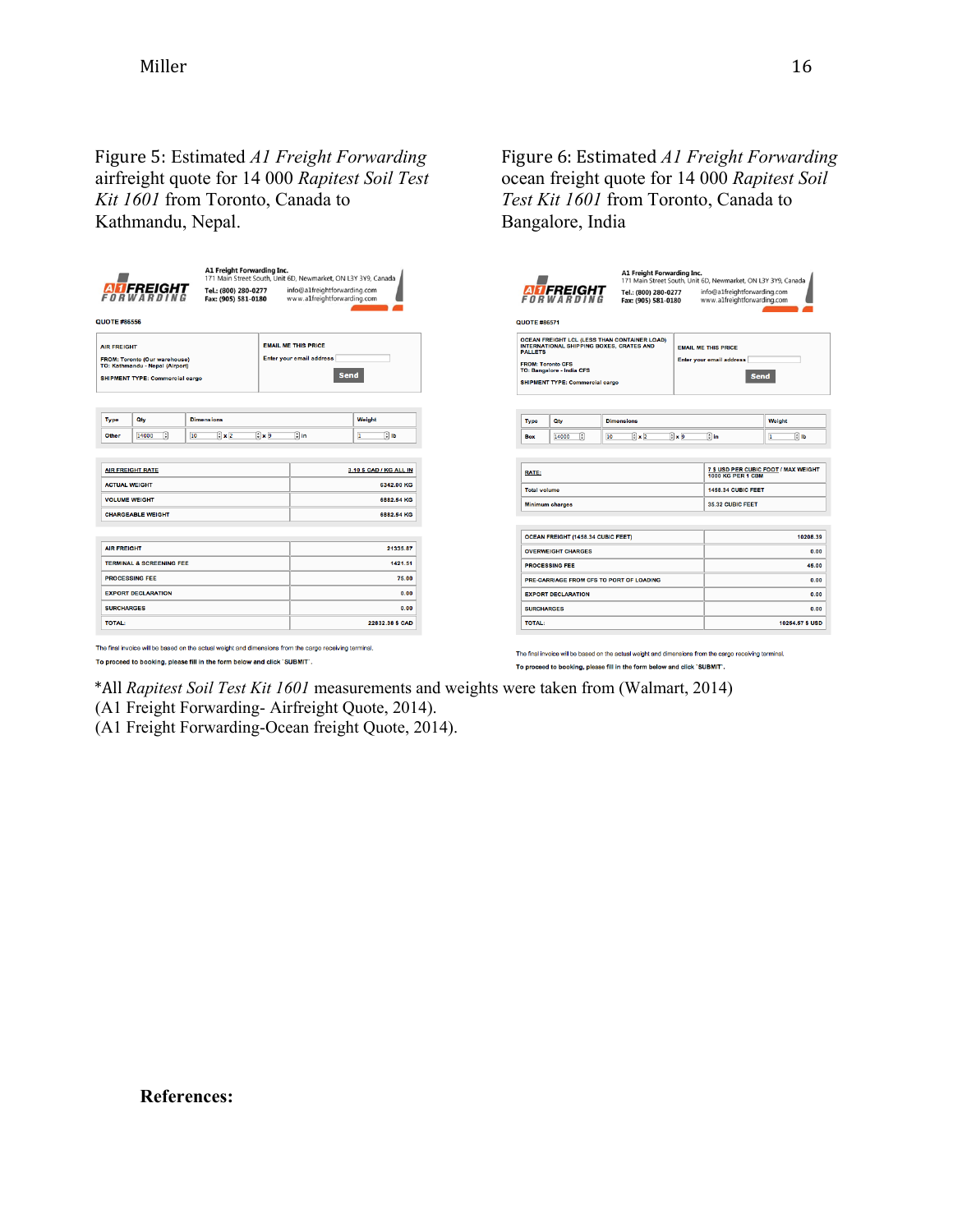A1 Freight Forwarding. (2014). *About A1 Freight Forwarding: Shipping, Warehousing, Logistics & More*. Accessed November 22/14. Retrieved from http://www.a1freightforwarding.com/about-us/

A1 Freight Forwarding-Airfreight Quote (2014). A1 Freight Forwarding, Quote #86556. November 22/14.

A1 Freight Forwarding-Ocean freight Quote (2014). A1 Freight Forwarding, Quote # #86571. November 22/14.

Alibala.com. (2014). *Rapitest Soil Test Kit-Luster Leaf.* (Accessed November 18/14) Retrieved from http://www.alibaba.com/product-detail/Rapitest-Soil-Test-Kit\_256837023.html

Amazon. (2014). *Rapitest Soil Test Kit-Luster Leaf.* (Accessed November 18/14) Retrieved from http://www.amazon.com/Rapitest-1601-RapiTest-Soil-Test/dp/B007MRPZA4

Canadian Boarder Service Agency. (2014). *Step-by-Step Guide to Exporting Commercial Goods from Canada.* Retrieved from http://www.cbsa-asfc.gc.ca/export/guide-eng.html

Central Intelligence Agency. (2013). *The World Factbook: Nepal.* Retrieved from https://www.cia.gov/library/publications/the-world-factbook/geos/np.html

Cole-Parmer Canada. (2014). LaMotte Garden Soil Test Kit. (Accessed November 19/14) Retrieved from http://www.coleparmer.ca/Product/LaMotte\_Garden\_Soil\_test\_kit\_N\_P\_K\_pH\_15\_pk/U

Z-99030-10?referred\_id=8608&mkwid=H8ePDc1l&pcrid=50781320662&gclid=CMHbb3JhMICFYhzMgodySAA8Q

HACH Canada. (2014). *Fertility Test Kit-Model NPK-1.* (Accessed November 19/14) Retrieved from http://www.hachco.ca/soil-fertility-test-kit-model-npk-1/product?id=14533981674&callback=qs

Henao, J. & Baanante, C. (1999). Nutrient Depletion In The Agricultural Soils of Africa. *A 2020 Vision for Food, Agriculture, and the Environment.* Retrieved from http://www.ifpri.org/sites/default/files/publications/vb62.pdf

Jensen, T. (2010). Soil pH and The Availability of Plant Nutrients. *International Plant Nutrition Institute (IPNI).* Retrieved from http://www.ipni.net/ipniweb/pnt.nsf/5a4b8be72a35cd46852568d9001a18da/97c1b6659f3 405a28525777b0046bcb9/\$FILE/Plant%20Nutrition%20Today%20Fall%202010%202.p df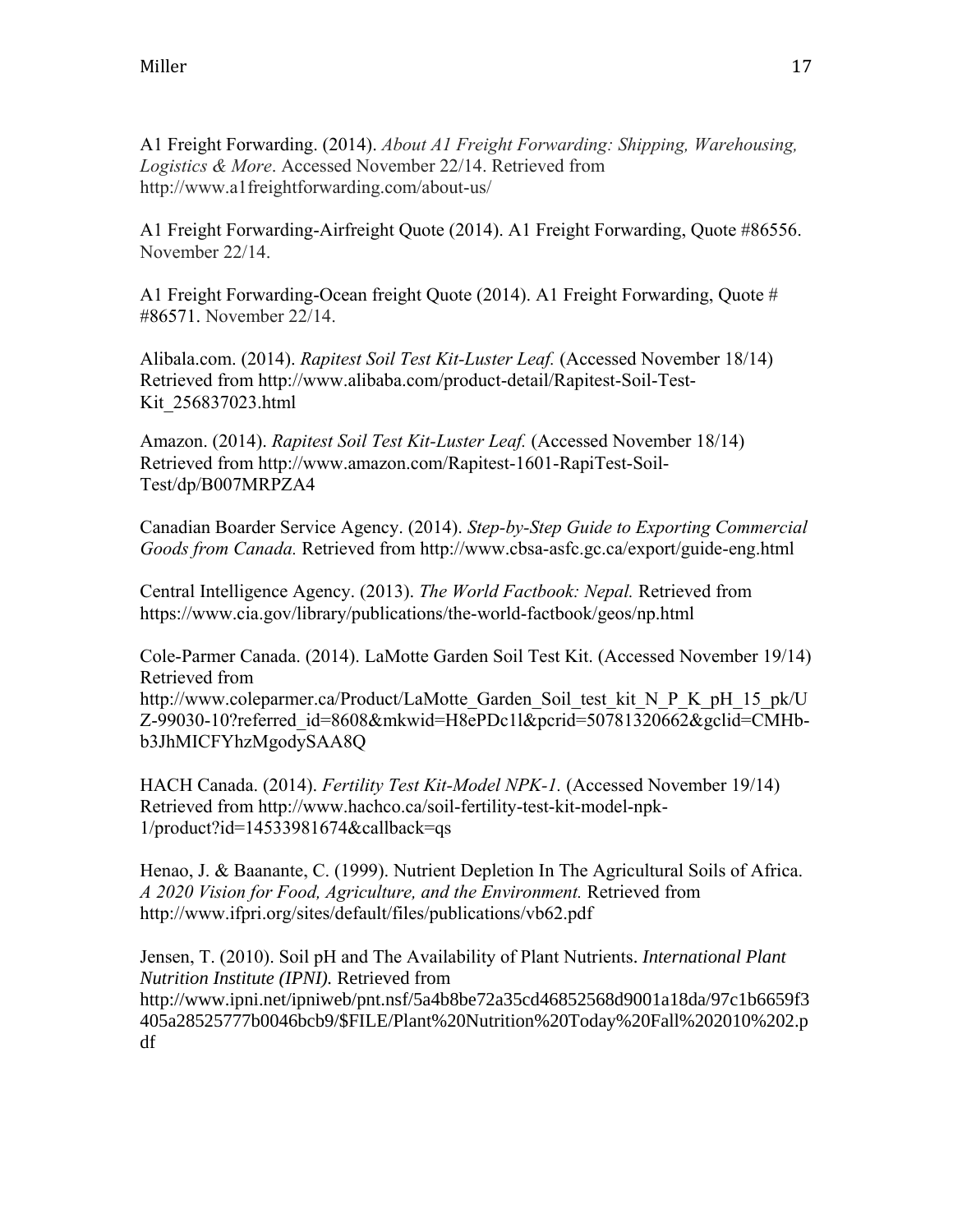Little, C. McCutcheon, J. (1996). Fertility Management of Meadows. *Ohio State University Extension Fact Sheet.* Retrieved from http://ohioline.osu.edu/anrfact/0005.html

Luster Leaf. (2014). *Product Rapitest Soil Test Kit 1601*. (Accessed November 18/14) Retrieved from http://www.lusterleaf.com/nav/soil\_test.html

Piouceau, J. Panfili, F. Bois, G. Anastase, M. Dufossé, L & Arfi,V. (2014) Effects of High Nutrient Supply on the Growth of Seven Bamboo Species. *International Journal of Phytoremediation, 16*(10), 15-22. Retrieved from http://www.tandfonline.com/doi/full/10.1080/15226514.2013.810583#tabModule

Ranjan Enterprises Pvt. Ltd. (2003). Owner Shashi Ranjan. Accessed Nov 16/14. Information retrieved from http://www.hellotrade.com/ranjan-trade-concern/profile.html http://www.businessportals.com/supplier/ranjan-enterprises-pvt-ltd.html

Sharma, S. (1986). Nepal's Economy Growth and Development. *Asian Survey,* 26(8), 897-900. Retrieved from http://www.jstor.org.subzero.lib.uoguelph.ca/stable/2644139?seq=1

Statistics Canada. (2011). *2011 Census of Agriculture.* Retrieved from http://www.statcan.gc.ca/daily-quotidien/120510/dq120510a-eng.htm

Tan, Z.X, Lal, R & Wiebe, K.D. (2005) Global Soil Nutrient Depletion and Yield Reduction. *Journal of Sustainable Agriculture*, *26*(1), 123-146, Retrieved from http://www.tandfonline.com.subzero.lib.uoguelph.ca/doi/pdf/10.1300/J064v26n01\_10 DOI: 10.1300/J064v26n01\_10

The Home Depot. (2014). *Rapitest Soil Test Kit 1601.* Retrieved from (Accessed November 17/14) http://www.homedepot.com/p/Unbranded-Rapitest-Soil-Test-Kit-100061284/203903210

Urban Nature Store. (2014). *Rapitest Soil Test Kit 1601.* (Accessed November 16/14) Retrieved from http://www.urbannaturestore.ca/shop/pc/viewPrd.asp?idproduct=593&idcategory=0#deta ils

Von Braun, J., & Brown, M. A. (2003). Ethical Questions of Equitable Worldwide Food Production Systems. *Plant Physiology*, *133*(3), 1040–1045. Retrieved from http://www.ncbi.nlm.nih.gov.subzero.lib.uoguelph.ca/pmc/articles/PMC523879/ doi:10.1104/pp.103.024695

Walmart-History Timeline. (2014). *Experience Walmart's History*. (Accessed November 17/14) Retrieved from http://corporate.walmart.com/our-story/history/history-timeline